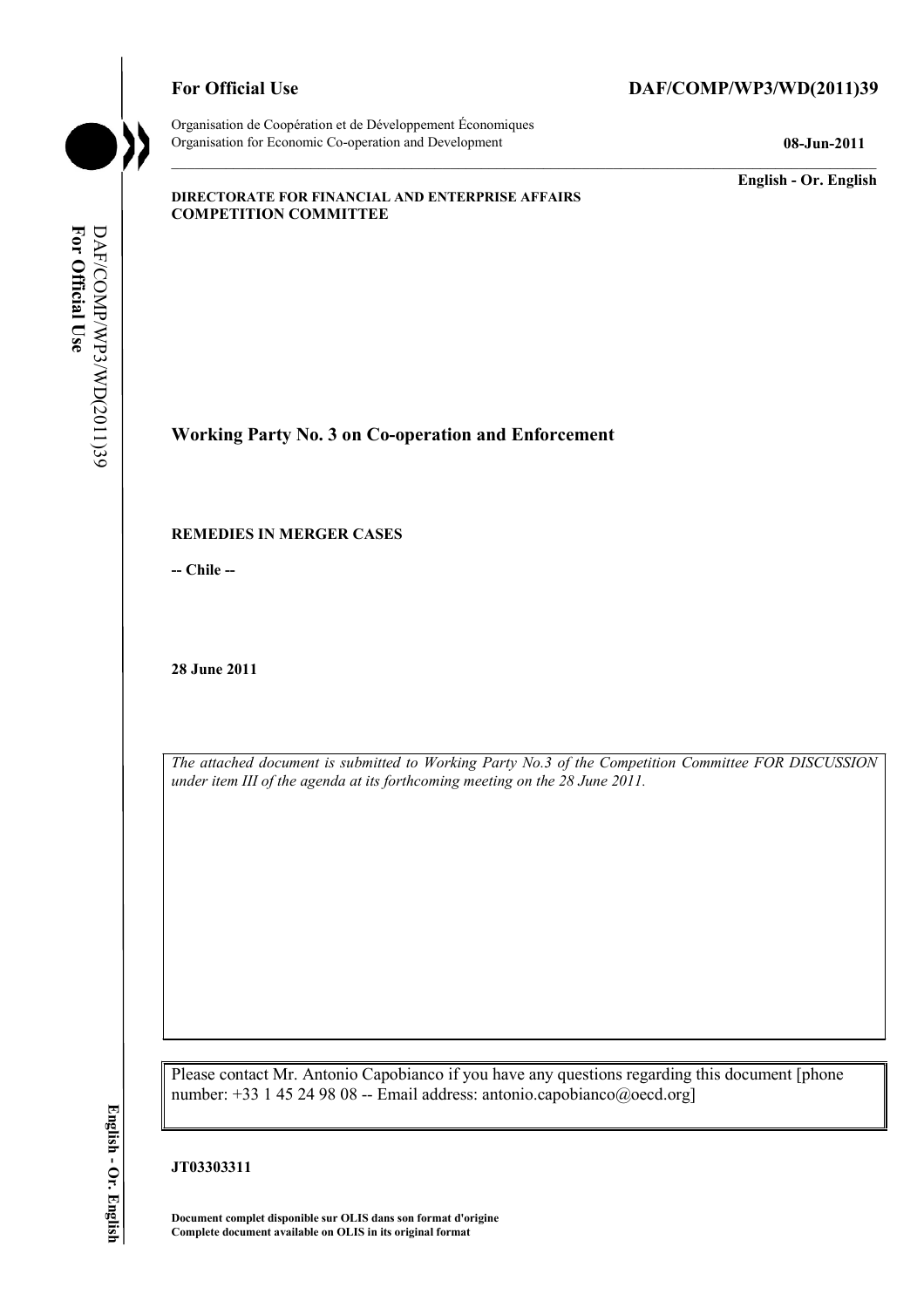## DAF/COMP/WP3/WD(2011)39

## **1. Chile's Merger Control Regime: The Legal framework**

1. Chilean Competition Act<sup>1</sup> ("the Act") does not address mergers or acquisitions directly. However, several sections of the Act provide the substantive basis for merger control by the Competition Tribunal  $("TDLC")^2$ .

2. The procedure for merger review is voluntary and non-adversarial, most of the times<sup>3</sup>. Merging parties or the FNE may request the review by the TDLC. There is no general pre-merger notification and review requirement<sup>4</sup>. However, mergers that may raise antitrust concerns are increasingly being voluntarily submitted to the TDLC by the parties involved<sup>5</sup>. In this case, the Competition Agency ("FNE"<sup>6</sup>) submits a report with its opinion after analysing the operation at issue. The report is not binding for the TDLC. The TDLC may decide to clear the transaction, block it or imposing conditions for the approval. The merger cannot be completed until the TDLC completely clears the merger. The TDLC's final decision issued in a non-adversarial proceeding may be challenged before the Supreme Court. The Court mainly reviews the measures and conditions imposed by the TDLC, generally acting with deference.

3. This review procedure has several advantages. If the transaction is approved and the merging parties comply with the conditions the TDLC sets, there is no further liability in respect to the specific transaction. Also, after a non-adversarial proceeding begins, an adversarial procedure (e.g. seeking an injunction to suspend the transaction) may not be initiated by the FNE, or third legitimated parties.

4. Due to an amendment to the Competition Act in 2009 the FNE is allowed to request the TDLC the review future mergers<sup>7</sup>.

5. What follows elaborates on the described non-adversarial procedure only.

 $\mathbf{1}$ Decree Law N° 211/1973.

- 3 DL 211, articles 3, 18 N°2 and 31. The TDLC has issued instructions aimed at regulating the procedure in case of conflicting proceedings (adversarial and non-adversarial) regarding the same issue (*Auto Acordado N° 5/2004*) and about the information that parties must provided in these proceedings (*Auto Acordado N° 12/2009*).
- 4 Mandatory pre-merger notification to the competition institutions is required only for transactions involving television and radio. Banks and some other financial institutions must notify the Bank Superintendency before merging, and the Superintendency could ask the competition institutions to review a matter. Transactions in certain industries, such as media, banking, and electricity require approval by other governmental agencies for regulatory purposes. The TDLC has ordered mandatory pre-merger consultation for certain firms and markets, as remedies following its decisions about anticompetitive restraints (e.g. in the supermarket industry).
- 5 The voluntary procedure do not consider submission fee. Since 2004, the TDLC has decided 7 transactions voluntary submitted.
- 6 FNE stands for *Fiscalía Nacional Económica* (Competition Agency), an administrative and autonomous body in charge of competition law enforcement (investigation, and litigation) and competition advocacy. The FNE also acts as an independent technical body on competition law issues (drafting technical reports).
- 7 Before Act  $N^{\circ}$  20.361/2009, only the parties were able to request the review of future transactions. The FNE had only the power to request the review of completed transactions. The amendment aimed at broadening the FNE's powers.

<sup>2</sup> TDLC stands for *Tribunal de Defensa de la Libre Competencia*. TDLC is a judicial body with specific jurisdiction on competition law issues.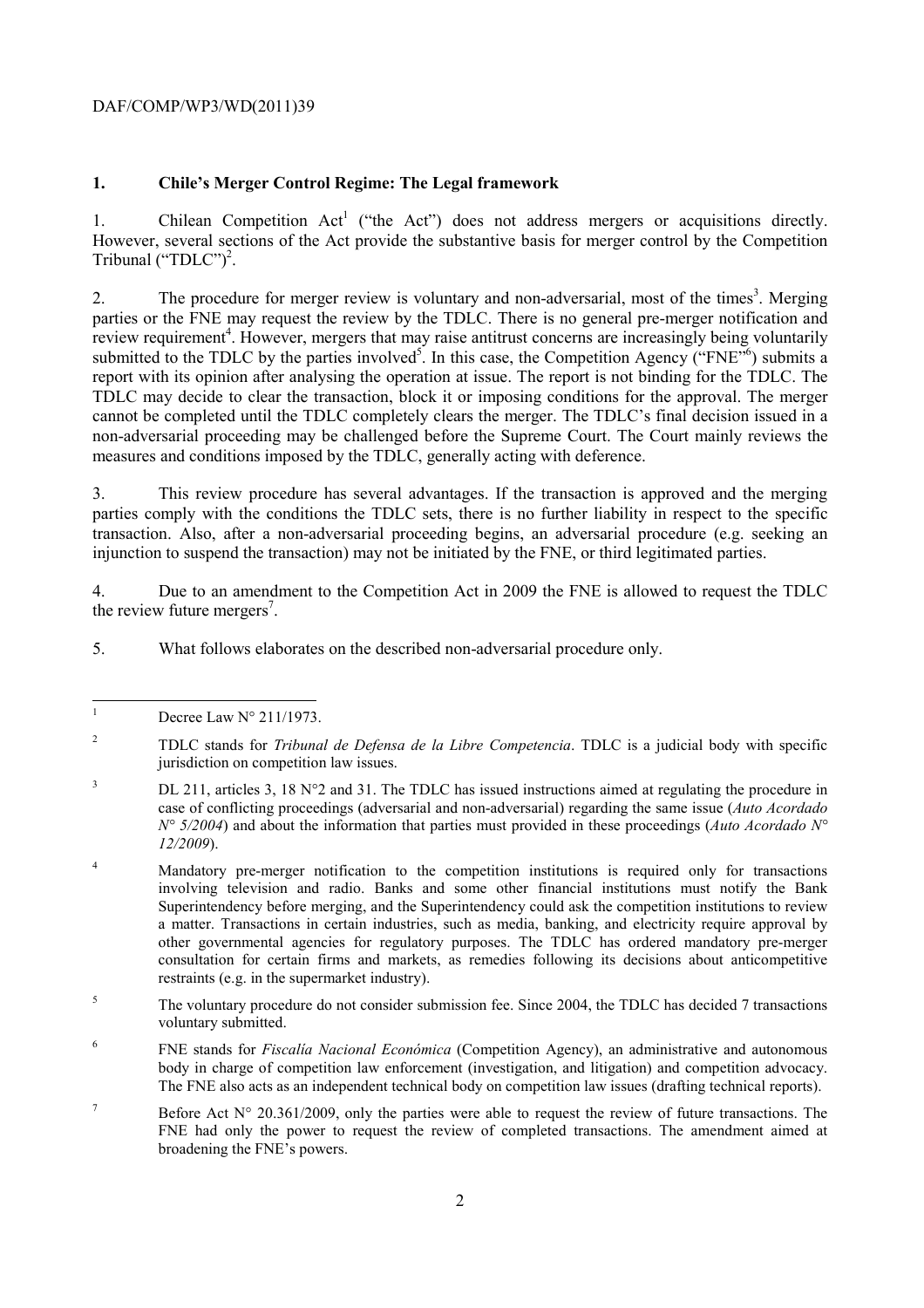# **2. Remedies Design**

6. As was said above, non-adversarial procedure for merger review is a voluntary process before the TDLC, and it is a 1-phase process. Very often, in their submission, interested parties themselves include a proposal of mitigation remedies. Alternatively, the FNE when issuing its report proposes remedies. Whether proposed by the FNE, the interested parties or even by a third party, the TDLC has the power to impose the remedies it deem appropriate.

7. According to the TDLC's Internal Regulation  $N^{\circ}12$ , which regulates the information required in order to initiate a merger review proceeding, if merging parties propose remedies, their sufficiency and opportunity should be justified and the way the remedies will be implemented should be clearly specified.

8. During the non-adversarial proceeding for merger review, third parties, government agencies, and anybody who has interest on the subject can comment on the proposed merger itself, as well as on proposed remedies –and they can even propose new remedies. However, once the TDLC has issued its decision, challenging it before the Supreme Court is the only way of changing remedies.

9. So far, the TDLC has used both structural and behavioral remedies in horizontal mergers. No vertical mergers have been submitted to review since the establishment of the TDLC.

10. If merger's effects on competition can be adjusted via structural remedies, in a way that facilitates competition in the relevant market, then structural remedies will be considered –and eventually used– as well as behavioral remedies.

11. For the TDLC, there are two kind of structural remedies:

- 1. Forward-looking structural remedies: such as a prohibition to participate in a related market, which potentially could compete with the market in which the merger takes place  $-e.g.,$ prohibition to a cable TV merged company to participate in the property of satellite TV companies.
- 2. Divestitures: this remedy has been used in three cases so far; the first time, it was imposed in the merger of 2 (out of 4) mobile telecommunications companies, where they were forced to sell part of the electromagnetic spectrum that had been assigned to them separately; the second time, it was imposed in the context of a takeover of a radio broadcasting chain, ordering divestiture of broadcasting licenses in several cities; the third time it was imposed in the context of the stocks acquisition of a foreign parent company of a competitor by a gas stations chain in Chile, where a divestiture of all businesses in Chile of the target company was ordered.

12. The TDLC has never required divestiture of a stand-alone business, but only of specific assets. This took place in the three cases mentioned above.

13. Similarly, for the TDLC, there are two kind of behavioral remedies:

- 1. General remedies: such as prohibition of bundling products and prohibition of price discrimination.
- 2. Specific remedies: such as a prohibition to increase prices and/or decrease quality of products for a certain period of time.

14. The TDLC does not always rely on behavioral remedies, since it considers that monitoring compliance with behavioral remedies is much harder than monitoring compliance with structural remedies.